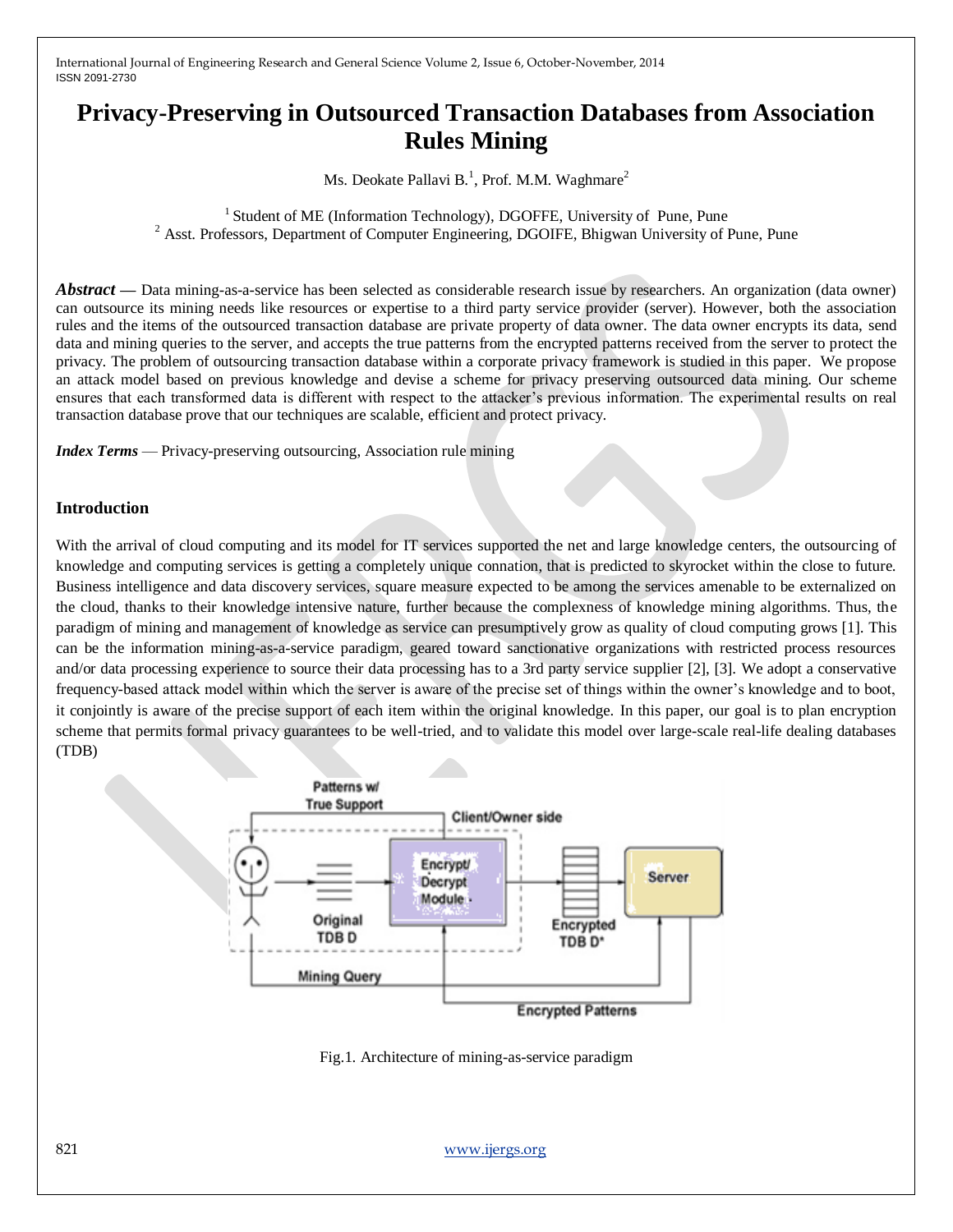The design behind our model is illustrated in Fig.1.The client/owner encrypts its information victimisation associate degree encrypt/decrypt (E/D) module. Whereas the main points of this module are going to be explained in Encryption/Decryption Section. The server conducts data processing and sends the (encrypted) patterns to the owner. Our coding theme has the property that came supports aren't true supports. The E/D module recovers truth identity of the came patterns additionally their true supports

#### **Contributions:**

First, associate attack model is outlined for attacker and makes the background the attacker might possess precise. Our notion of privacy needs that, for every cipher text item, there area unit a minimum of k−1 distinct cipher things that area unit indistinguishable from the item relating to their supports.

Second, we have developed an encryption scheme, known as RobFrugal. The E/D module will use to remodel consumer information before it's shipped to the server.

Third, to permit the E/D module to recover verity patterns and their correct support, we have a tendency to propose that it creates and keeps a compact structure, referred to as synopsis. We have a tendency to additionally offer the E/D module with an economical strategy for incrementally maintaining the abstract against updates within the type of appends.

Related work is represented within the next section. The pattern mining task is reviewed then. Our privacy model is given in next section. Then next section develops the encryption/decryption theme we tend to use. Finally, we conclude this paper and discuss directions for future analysis in last Section.

## **Related Work**

The particular drawback attacked in our paper is outsourcing of pattern mining inside company privacy. Not only the underlying knowledge however conjointly the mined results don't seem to be meant for sharing. Once the server possesses background and conducts attacks thereon basis, it is unable to guess the proper candidate item or itemset equivalent to a given cipher item or item set.

Another issue is secure multiparty mining over distributed datasets. Knowledge on that mining is to be performed is partitioned and distributed among many parties. This body of labor was pioneered by [7] and has been followed up by many papers since [8]. The partitioned off knowledge can't be shared and should stay personal however the results of mining on the union of the information are shared among the participants, by means that of multiparty secure protocols [9]–[11]. They don't think about third parties. This approach partly implements company privacy; however it's too weak for our outsourcing problem, because the ensuing patterns are disclosed to multiple parties.

The works that are most associated with ours are [2] and [12]. A recent paper [5] has formally evidenced that the encryption system in [2] are often broken while not victimization context-specific info. The success of the attacks in recent paper [5] the main depends on the existence of distinctive, common, and faux things, outlined in [2]; our theme doesn't produce any such things. Tai et al. [12] assumed the wrongdoer is aware of actual frequency of single things, equally to United States of America. Compared with these 2 works, our theme will invariably bring home the bacon obvious privacy guarantee with regard to the background of attacker.

| TDB                                |             |     |
|------------------------------------|-------------|-----|
| Apple                              | <b>Item</b> | Sup |
| Orange Apple                       | Apple       |     |
| <b>Apple Orange</b>                | Orange      | 3   |
| <b>Banana</b> Orange<br>Apple Milk | Banana      | 2   |
| Apple Chocolate                    | Milk        |     |
| Banana                             | Chocolate   |     |
|                                    |             |     |

Fig.2. Example of TDB and its support table. (a) TDB. (b) Item support table.

# **Pattern Mining Task**

We let  $I = i1,...$ , in be the set of things and  $D = t1, ...,$ tm a TDB of transactions, every of that could be a set of things. We tend to denote the support of associate itemset  $S \subseteq I$  as suppD(S) and also the frequency by freqD(S). Recall that freqD(S) =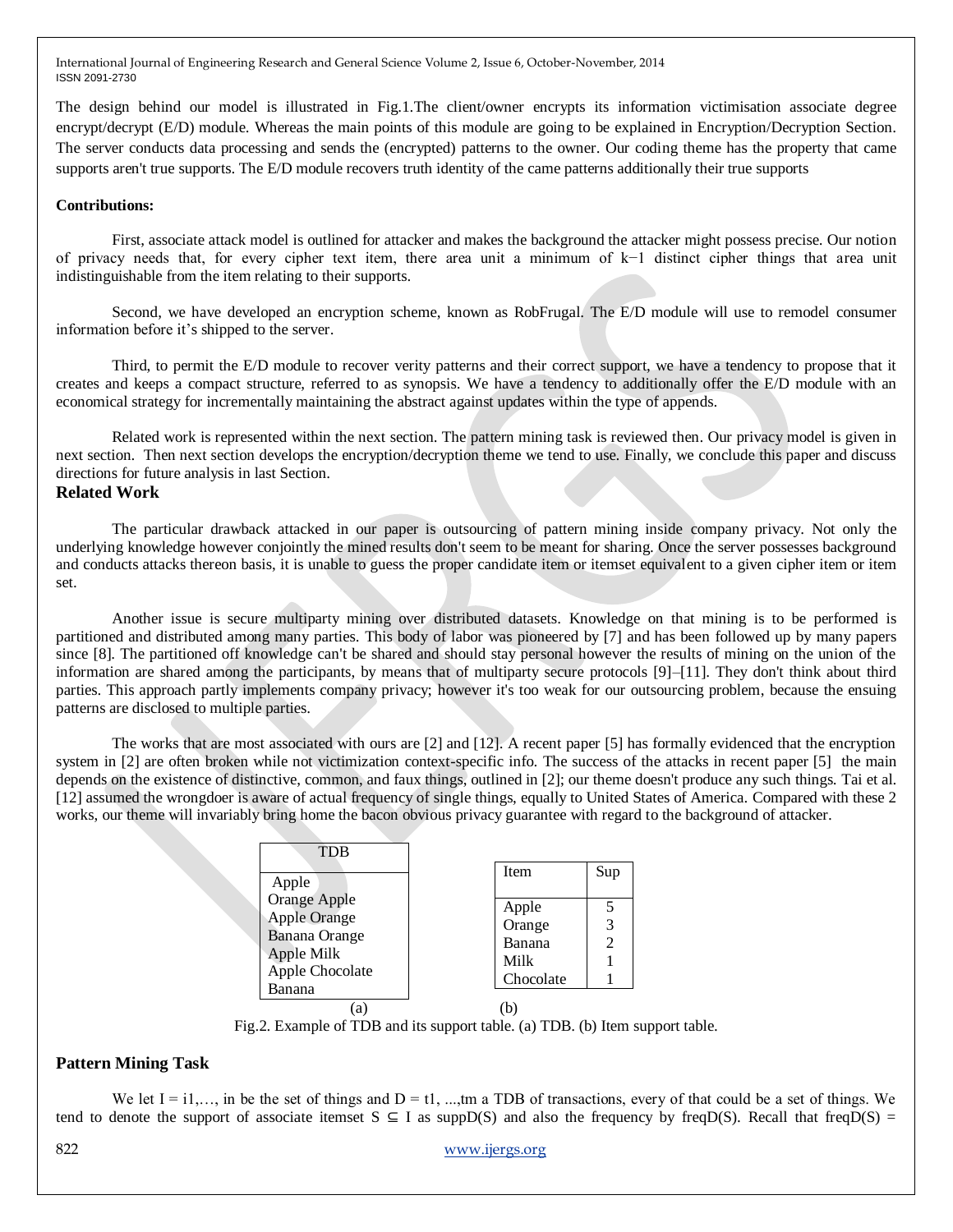$\sup D(S)/|D|$ . For every item i,  $\sup D(i)$  and freq $D(i)$  denote, severally, the individual support and frequency of i. The perform suppD(.), projected over things, is additionally known as the item support table of D described in tabular kind [Fig. 2(b)]. The wellknown frequent pattern mining downside [13] is: given a TDB D and a support threshold  $\sigma$ , notice all itemsets whose support in D is a minimum of  $\sigma$ .

## **Privacy Model**

We let D denote the initial TDB that the owner has. to safeguard the identification of individual things, the owner applies AN cryptography perform to D and transforms it to  $D^*$ , the encrypted info. We tend to discuss with things in D as plain things the encrypted info. We tend to discuss with things in D as plain things and things in  $D^*$  as cipher things.

#### *A. Adversary Knowledge*

The server in Nursing trespasser who gains access to that might possess some information victimization that they'll conduct attacks on the encrypted information D\*. We tend to generically sit down with Associate in Nursingy of those agents as a wrongdoer. We tend to adopt a conservative model and assume that the wrongdoer is aware of precisely the set of (plain) things I within the original TDB D and their true supports in D, i.e., suppD(i),  $\forall$  i  $\in$  I. The wrongdoer might have access to similar information from a competitory company, might scan printed reports, etc.

#### *B. Attack Model*

The data owner (i.e., the corporate) considers actuality identity of: 1) each cipher item; 2) each cipher transaction; and 3) each cipher frequent pattern because the material possession that ought to be protected. We take into account the subsequent attack model.

- 1) **Item-based attack:** ∀ cipher item e ∈ E, the offender constructs a collection of candidate plain things Cand(e) ⊂ I. The likelihood that the cipher item e may be broken  $prob(e) = 1/|Cand(e)|$ .
- 2) **Set-based attack:** Given a cipher itemset E, the offender constructs a collection of candidate plain itemsets Cand(E), wherever  $\forall X \in \text{Cand}(E), X \subset I$ , and  $|X| = |E|$ . The likelihood that the cipher itemset E may be broken prob(E) = 1/|Cand(E)|.

## **Encryption/Decryption Scheme**

#### *A. Encryption*

In this section, we have introduced the cryptography theme, referred to as RobFrugal that transforms a TDB D into its encrypted version  $D^*$ . Our theme is constant with reference to  $k >$  zero and consists of 3 main steps: 1) Using 1–1 substitution ciphers for every plain item; 2) Using a selected item kgrouping method; and 3)Using a way for adding new pretend transactions for achieving kprivacy. The made pretend transactions area unit else to D to make  $D^*$ , and transmitted to the server. A record of pretend transactions, i.e.,  $DF = D^* \backslash D$ , is hold on by the E/D module within the variety of a compact precis, as mentioned in Sections C and D.

#### *B. Decryption*

When the consumer requests the execution of a pattern mining question to the server, specifying a minimum support threshold  $\sigma$ , the server returns the computed frequent patterns from D \*. Clearly, for each itemset S and its corresponding cipher itemset E, we've that supp $D(S) \leq$  supp $D^*$  (E). For every cipher pattern E came back by the server beside supp $D^*$  (E), the E/D module recovers the corresponding plain pattern S. It must reconstruct the precise support of S in D and choose on this basis if S may be a frequent pattern. to attain this goal, the E/D module adjusts the support of E by removing the result of the faux transactions. supp $D(S) = suppD^*(E)$  $\text{suppD*}\D(E)$ . This follows from the very fact that support of Associate in Nursing itemset is additive over a disjoint union of dealing sets. Finally, the pattern S with adjusted support is unbroken within the output if suppD(S)  $\geq \sigma$ . The calculation of suppD\*\D(E) is performed by the E/D module victimisation the precis of the faux transactions in  $D^* \ D$ .

#### C. *Grouping Items for k-Privacy*

Given the things support table, many ways will be adopted to cluster the things into teams of size k. We tend to begin from an easy grouping methodology known as sparing. The item support table is sorted in descendant order of support and check with cipher things during this order as e1, e2, etc. Assume e1, e2. . . en is that the list of cipher things in descendant order of support (with reference to D), the teams created by sparing square measure. The last cluster, if but k in size, is united with its previous cluster. We tend to denote the grouping obtained mistreatment the on top of definition as Gfrug. For instance, contemplate the instance TDB and its associated (cipher) item support shown in Fig. 2. For  $k = 2$ , Gfrug has 2 groups. This corresponds to the partitioning teams shown in Table I(a). Thus, in  $D^*$  the support of e4 are delivered to that of e2; and also the support of e1 and e3 delivered to that of e5.

For example, given the item support table in Fig. 2, the grouping illustrated in Table I(b), obtained by exchanging e4 and e5 within the 2 teams of stinting, and is currently robust: none of the 2 teams, thought of as itemsets, is supported by any dealings in D.

 TABLE I Groping With  $k = 2$ 

823 www.ijergs.org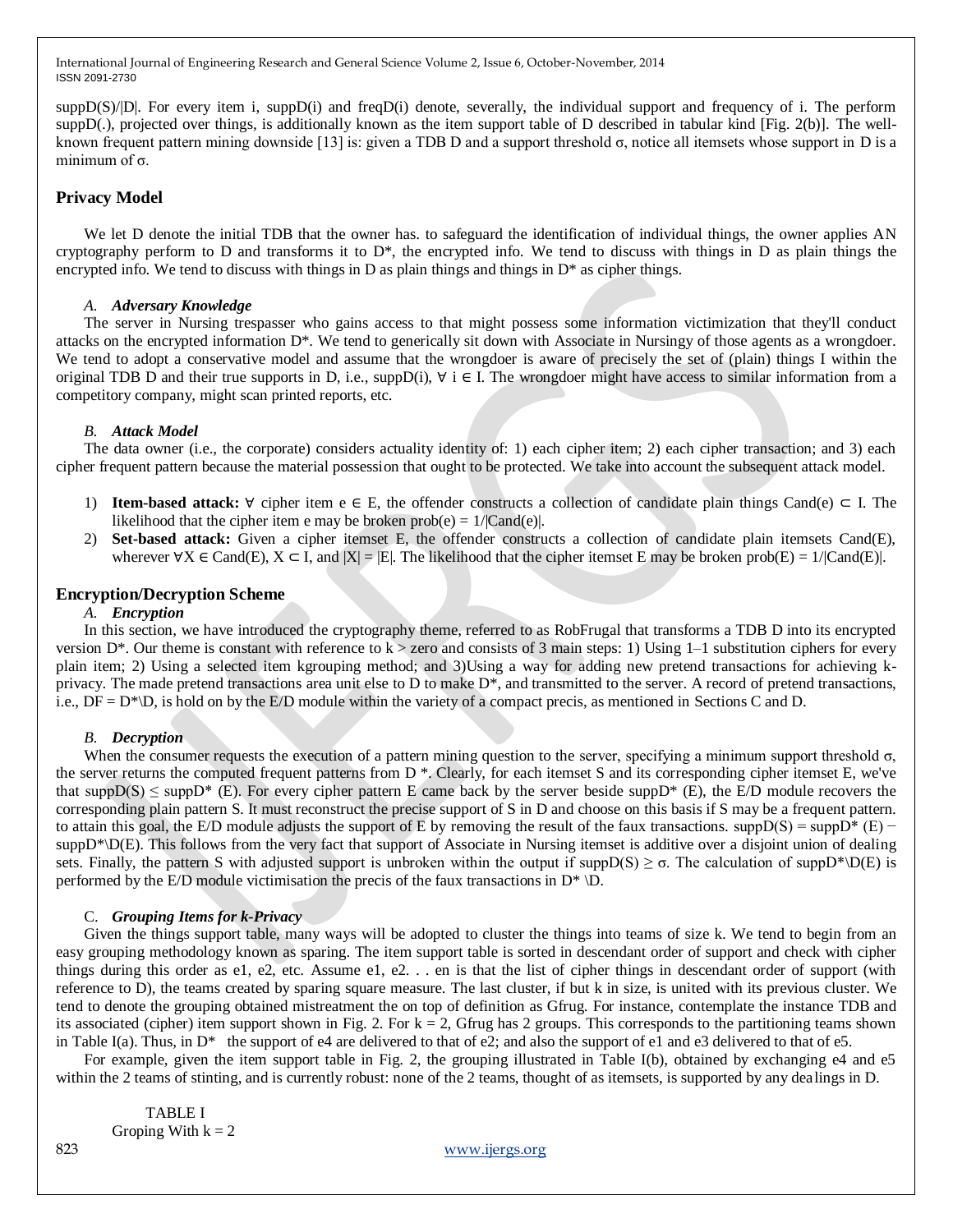| $\mu$ |                |  |
|-------|----------------|--|
| Item  | Support        |  |
| e2    | 5              |  |
| e4    | 3              |  |
| e5    | $\overline{c}$ |  |
| e 1   |                |  |
| e3    |                |  |

(a) Frugal (b) RobFrugal

| <b>Item</b>    | Support |
|----------------|---------|
| e <sub>2</sub> | 5       |
| e5             | 2       |
| e <sub>4</sub> | 3       |
| e 1            |         |
| e3             |         |

#### TABLE II Noise Table and Its Hash Table

(a) Noise table (b) Hash tables For  $k = 2$ 

| Item           | Support        | Noise                 |
|----------------|----------------|-----------------------|
| e <sub>2</sub> | $\overline{5}$ | $\mathbf{0}$          |
| e <sub>5</sub> | 2              | 3                     |
| e4             | 3              | $\boldsymbol{\Omega}$ |
| e 1            |                | 2                     |
| e <sub>3</sub> |                | $\overline{c}$        |

Table 1  $\langle e5,1,2 \rangle$ < *e3,2,0*> Table 2 < *e1,2,0*>

# *D. Constructing Fake Transactions*

Given a noise table specifying the noise N(e) required for every cipher item e, we have a tendency to generate the pretend transactions as follows. First, we have a tendency to drop the rows with zero noise, admire the foremost frequent things of every cluster or to different things with support capable the most support of a bunch. Second, we have a tendency to kind the remaining rows in descendent order of noise.Continuing the instance, think about cipher things of nonzero noise in Table II(a). The subsequent 2 pretend dealings square measure generated: 2 instances of the transaction and one instance of the dealing.

# **ACKNOWLEDGMENT**

I wish to express my sincere thanks to our Principal, HOD and Professors and staff members of Computer Engineering Department at Dattakala faculty of Engineering, Swami Chincholi, Bhigawan. Last but not the least, I would like to thank all my Friends and Family members who have always been there to support and helped me to complete this research work.

# **CONCLUSION**

In this paper, we studied the problem of (corporate) privacy-preserving mining of frequent patterns on an encrypted outsourced transaction database. We have considered that the attacker knows the domain of items and their exact frequency and can use this knowledge to identify cipher items and cipher itemsets. An encryption scheme, called *RobFrugal*, is proposed that is based on 1–1 substitution ciphers for items and adding fake transactions. It makes use of a compact synopsis of the fake transactions from which the true support of mined patterns from the server can be efficiently recovered. We also proposed a strategy for incremental maintenance of the synopsis against updates. This method is robust against an adversarial attack based on the original items and their exact support.

Currently, our privacy analysis is based on the assumption of equal likelihood of candidates. It would be interesting to enhance the framework and the analysis by appealing to cryptographic notions such as perfect secrecy [14]. Moreover, our work considers the ciphertext-only attack model, in which the attacker has access only to the encrypted items. It could be interesting to consider other attack models where the attacker knows some pairs of items and their cipher values. We will investigate encryption